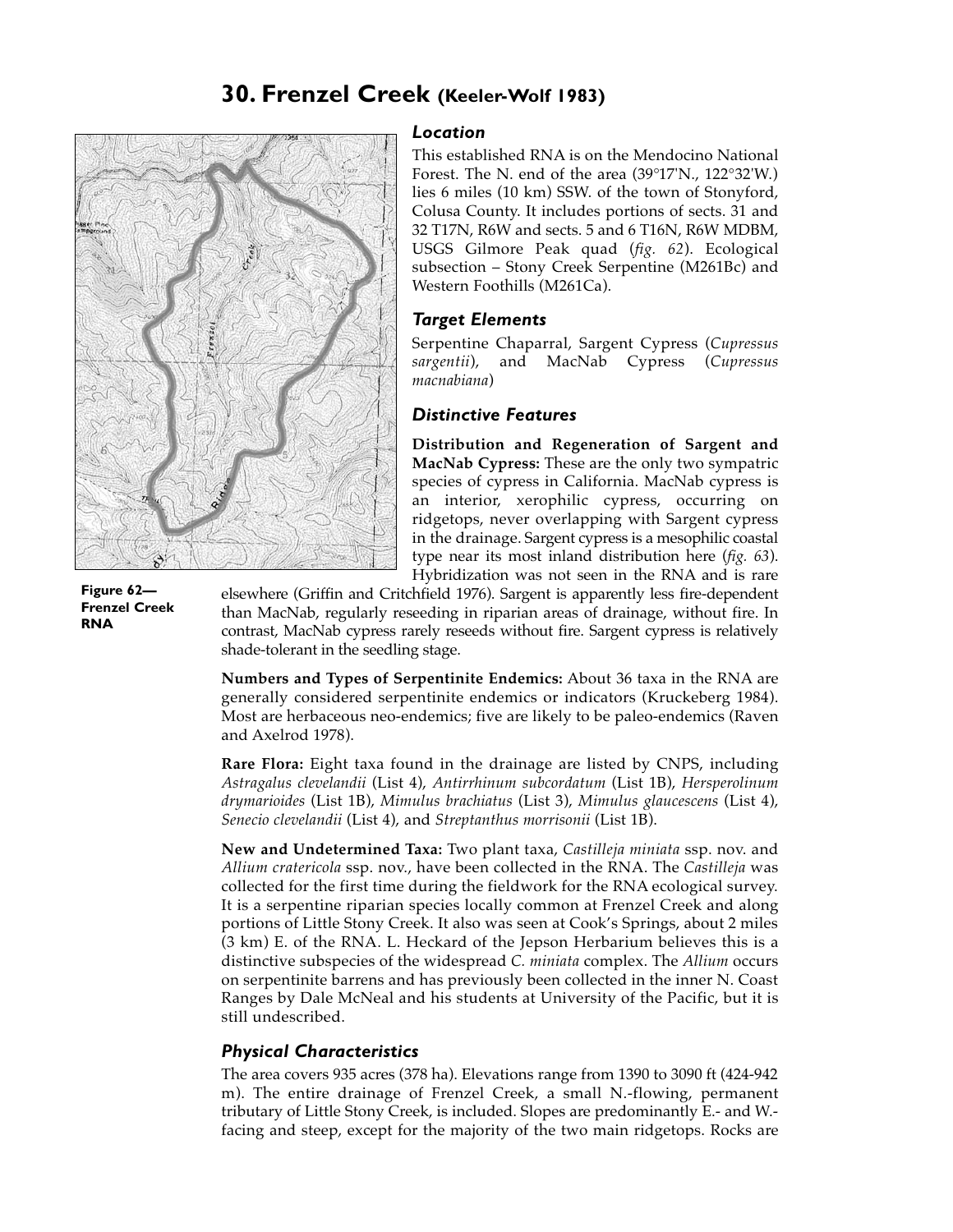primarily serpentinized peridotite, with a small area of Lower Cretaceous Franciscan sediments and metasediments at the head of the drainage. Climate is typical for this elevation in N.-central California. Mean annual precipitation is about 32-38 inches (813-965 mm); more than 90 percent is rain.

# *Association Types*

Vegetation sampling consisted of five 100-m2 plots in the Sargent cypress dominated area, and six 100-m2 plots in the MacNab cypress stands. Acreage of each type is based on the ecological survey (Keeler-Wolf 1983), and the sum does not match the total area.

**Serpentinite Chaparral (37600, 71321, 83220):** 580 acres (235 ha). Two subtypes are divided into four phases.

The mixed subtype 1 is most extensive, dominated by *Arctostaphylos viscida* and *Quercus durata*, with *Ceanothus jepsonii* var. *albiflorus*, *Garrya congdoni*,



*Heteromeles arbutifolia*, and *Eriodictyon californicum*. It includes the *A. viscida* phase on most xeric exposures; the *Q. durata* phase dominates on E., NE., and NW. exposures. Foothill pine (*Pinus sabiniana*) forms a very open canopy in some places. Thirty-five species of herbs are listed as typical for this subtype, including the serpentine endemics *Allium falcifolium*, *Clarkia gracilis* ssp. *albicaulis*, *Claytonia gypsophylloides*, *Calystegia subacaulis*, *Nemacladus montanus*, *Senecio greenei*, *Silene campanulata* ssp. *glandulosa*, and *Streptanthus breweri*.

Subtype 2 is dominated by MacNab cypress (51 acres, 21 ha). Two phases occur: exposed and sheltered. The exposed phase on ridgetops is most extensive, with subdominant serpentine chaparral shrubs and relatively high cover of *Adenostoma fasciculatum*. Stands are of uniform height (3-4 m) and age (mostly 60-80 years). Herbs are similar to mixed serpentinite chaparral. The sheltered phase is restricted to N. slopes and heads of ravines. MacNab Cypress is more often a tree up to 7 m tall and 64 cm dbh. Density of woody plant stems varies from 2400 to 9600/ha. Basal area of MacNab cypress ranges from 2.7 m²/ha on the 1950 burn to 86 m²/ha on the sheltered phase.

**Serpentinite Barrens (no Holland equivalent):** 81 acres (33 ha). Vegetation is very sparse and herb dominated. Species include *Streptanthus morrisonii*, *S. breweri*, *Allium cratericola* ssp. nov., *Asclepias cordifolia*, *A. solanoana*, *Eriogonum vimineum*, *E. nudum*, *E. dasycarpum*, and *E. ursinum* var. *nervulosum*.

**Non-Serpentinite Chaparral (37110, 37E00):** 66 acres (27 ha). Two subtypes (mesic and xeric) occur. The mesic subtype occurs on NE.-facing slopes and is dominated by tall shrubs of *Cercocarpus betuloides*, *Ceanothus cuneatus*, *Quercus wislizenii* var. *fructescens*, and *Heteromeles arbutifolia*. Herbs are often dense and include 20 typical species, the majority of which are not present on serpentinite chaparral.

The xeric subtype occurs on ridgetops and is dominated by thick stands of *Adenostoma fasciculatum* and *Ceanothus cuneatus* with lesser numbers of *Arctostaphylos manzanita*, *A. glandulosa*, *A. canescens*, *Quercus wislizenii* var.

#### **Figure 63— Frenzel Creek,** looking up the Frenzel Creek drainage. Taken from about half way up the east slope and about 200 yards from the mouth. Sargent cypress can be seen in the valley bottom, foothill pine in the foreground, and chaparral in the background. (1970)